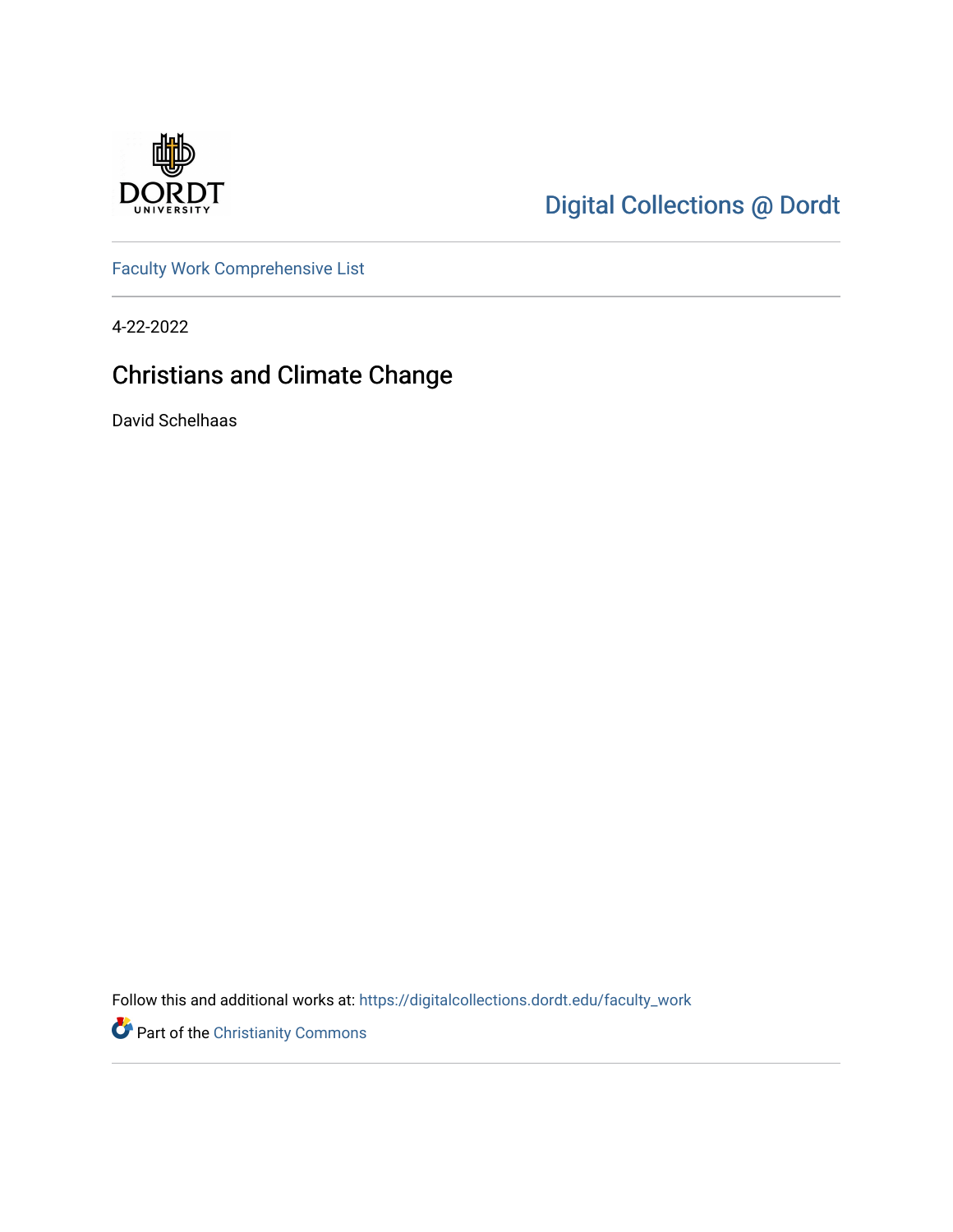# Christians and Climate Change

#### Abstract

"God's delight in his creation reminds us that we also should delight in it."

Posting about taking care of the earth from In All Things - an online journal for critical reflection on faith, culture, art, and every ordinary-yet-graced square inch of God's creation.

<https://inallthings.org/christians-and-climate-change/>

Keywords In All Things, Christians, climatic changes, environmental management

Disciplines **Christianity** 

#### **Comments**

[In All Things](http://inallthings.org/) is a publication of the [Andreas Center for Reformed Scholarship and Service](http://www.dordt.edu/services_support/andreas_center/) at Dordt [University](http://www.dordt.edu/).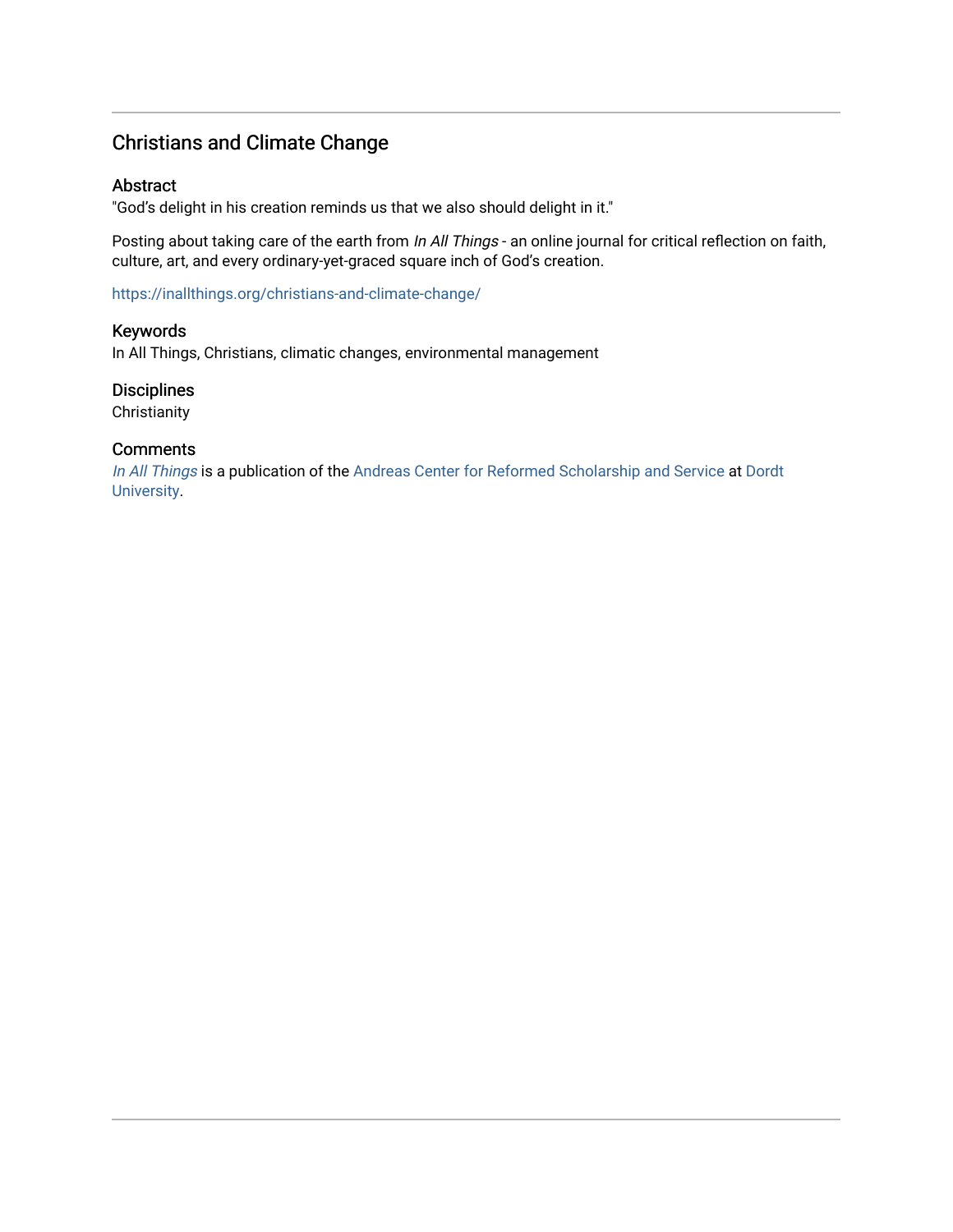# **Christians and Climate Change**

# **[Dave Schelhaas](https://inallthings.org/author/dave-schelhaas/)**

# **April 22, 2022**

If I ask myself how I became a "climate change awareness advocate," I have to go back about 35 years to a time when Dordt University (then Dordt College) received a grant from the Christian College Coalition to promote environmental stewardship. We created an introductory writing course that required students to read about and write papers on environmental stewardship especially as it related to food production. We titled the course "Your Plate, Your Pen and the Planet"; students often called it "Environmental English." It was team-taught by Chris Goedhart of the Ag Department and Dave Schelhaas (me) from the English Department.

We taught one course each semester for one year, and after that, Goedhart taught one course a year for two more years. I know that some students resented being stuck in that course, and others—a few who have written to me years later to tell me it was the beginning of their lifelong concern with environmental stewardship—appreciated the course. For me, it was also the beginning of a life-long concern for environmental stewardship and the particular stewardship issue of climate change.

Climate change or global warming was one of the issues we studied in our course, and in preparation for that, I read *The End of Nature,* Bill McKibben's first book on climate change. McKibben has since written two more books on climate change and has become one of my most trusted voices on the subject.

So why have so many Christians been indifferent and even hostile toward the idea of climate change and our obligation to change our behaviors in order to slow the planet's warming? Why, as Katharine Hayhoe says in her recent book, *Saving Us: A Climate Scientist's Case for Hope and Healing,* are "white evangelicals…less concerned about climate change than any other group" (18)?

I realize that many of the readers of *In All Things* might identify as Reformed or another Christian group rather than as evangelicals. Yet for many years, I have heard disparaging remarks about climate change in the Reformed circles of my community. Unfortunately, many Christians who wouldn't claim the description of "evangelicals" also disparage the idea of climate change.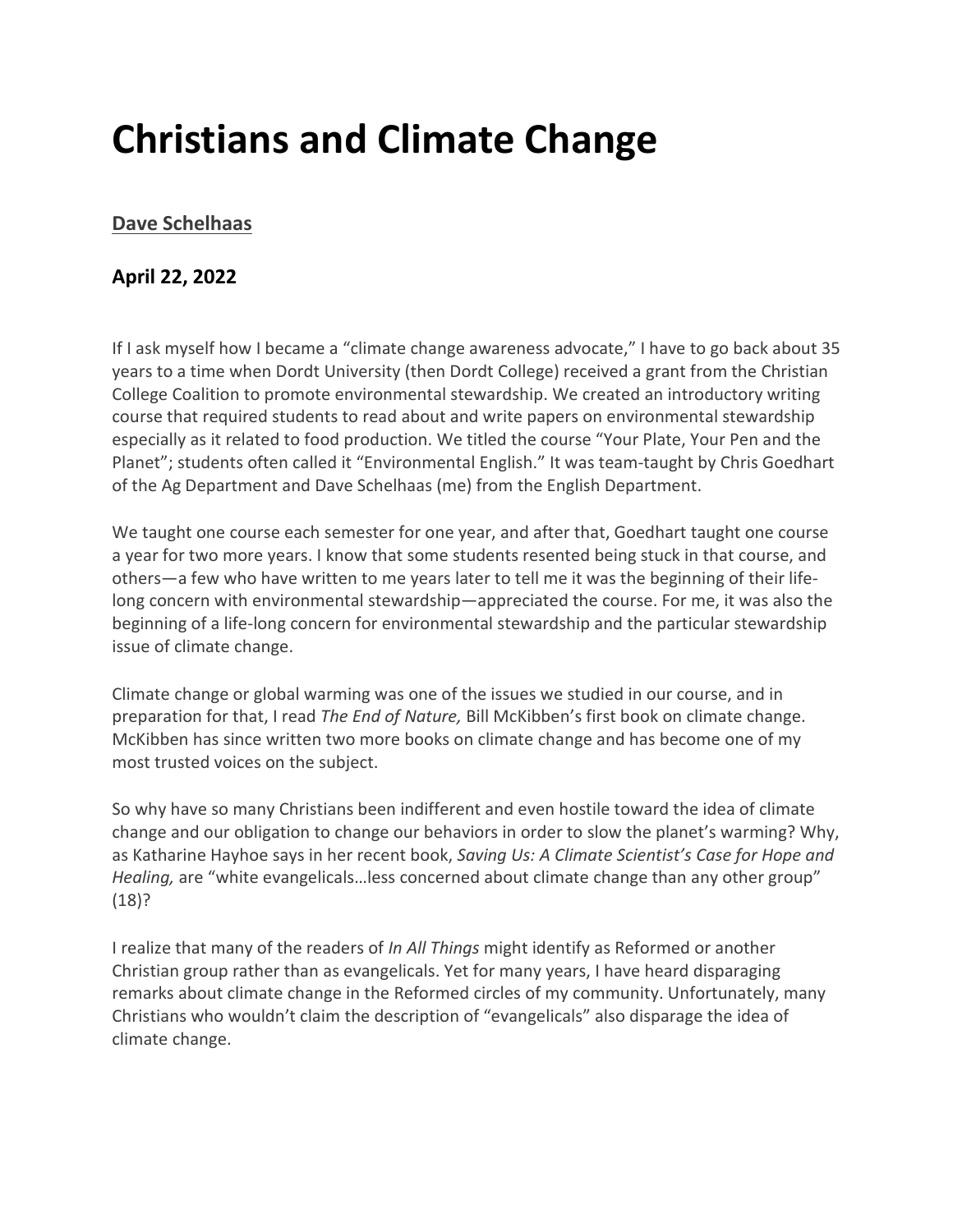For a number of years, I was part of a church group that focused its attention and energy on various creation-care issues, among them, climate change. We called ourselves "Creation Tenders." In the last few years, we have not been active as a group, but we still try to live out the principles of creation care that we practiced on a larger, community-wide scale and continue to remind people of its importance.

What follows is a statement I put together with input from some of the Creation Tenders that tells what we did, and more importantly, why we did it. I offer it for your consideration because it is a powerful argument for Christians to be concerned about environmental stewardship including climate change—and seek to live in ways that diminish our degradation of creation.

Here is the statement:

### **Who are we?**

We are a group of people who acknowledge the biblical call to be stewards of creation. Recognizing that this is not always an easy task, we share our delight in the creation as we encourage one another to live thoughtfully and responsibly in it. Members meet monthly in the church fellowship hall at a Saturday noon "brown bag" lunch. Anyone interested in the nurture and care of creation is invited to join us. And then, join us also as we manage community gardens, plant and weed and harvest our own gardens, organize recycling drives, take instructional hikes at Oak Grove County Park, conduct creation care camps for our church's kids, and do other activities that promote the old slogan: "reduce, reuse and recycle."

We take our mission statement from the Christian Reformed Church's *Contemporary Testimony,* "Our World Belongs to God":

"As God's creatures we are made in his image

to represent him on earth,

and to live in loving communion with him.

By sovereign appointment we are

earthkeepers and caretakers:

loving our neighbor,

tending the creation,

and meeting our needs.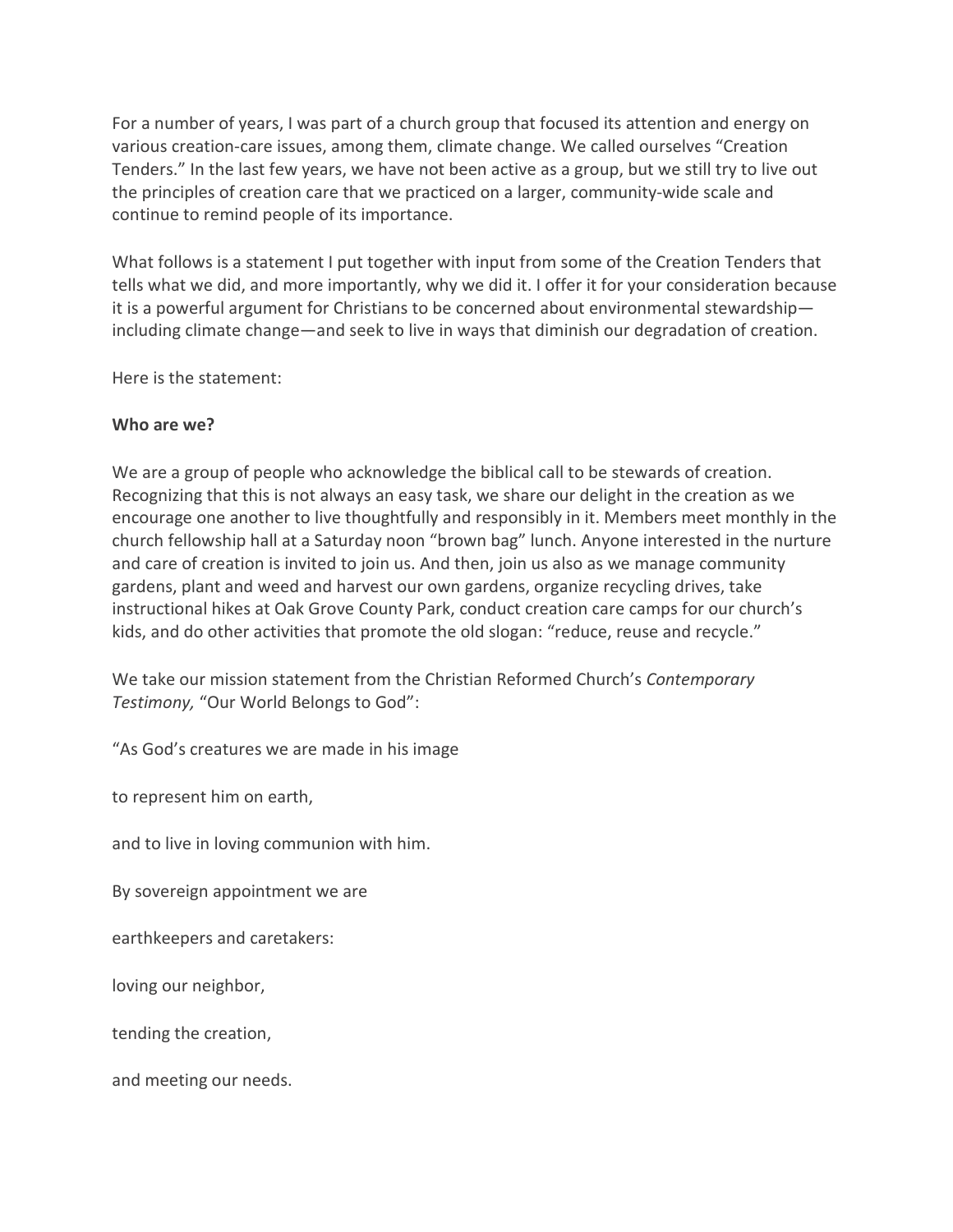### God uses our skills

in the unfolding and well-being of his world."

## **Why do we gather and work and play as Creation Tenders?**

*Because God loves the world*. It pleased him when he created it, and he loved it so much that after humans sinned, he sent his son to earth "to reconcile *all things* to himself, whether things in earth or things in heaven" (Colossians 1). God's delight in his creation reminds us that we also should delight in it. In fact, as Scott Hoezee says, "nurturing joy in the creation is our spiritual vocation—our job."

*Because God appointed humans to be the caretakers (the tenders) of the creation***.** Genesis 2:15 says, "The Lord God took the man and put him in the garden of Eden to work it and to take care of it." (The Hebrew word for "take care of" is *shamar*, which can also be translated "serve," though the word "serve" here does not mean *worship,* but means what we have in mind when we say "serve our country"—the attempt to protect and seek its well-being.) Four hundred years ago in his commentary on this text, John Calvin wrote:

"Let him who possesses a field, so partake of its yearly fruits, that he may not suffer the ground to be injured by his negligence; but let him endeavor to hand it down to posterity as he received it, or even better cultivated. Let him so feed on its fruits that he neither dissipates it by luxury, nor permits it to be marred or ruined by neglect.

Moreover, that this economy, and this diligence, with respect to those good things which God has given us to enjoy, may flourish among us, let everyone regard himself as the steward of God in all things which he possesses. Then he will neither conduct himself dissolutely, nor corrupt by abuse those things which God requires to be preserved."

### *Because one of our church confessions, The Belgic Confession, states that*

"We know God first

by creation, preservation, and government

of the universe,

since that universe is before our eyes

like a beautiful book

in which all creatures,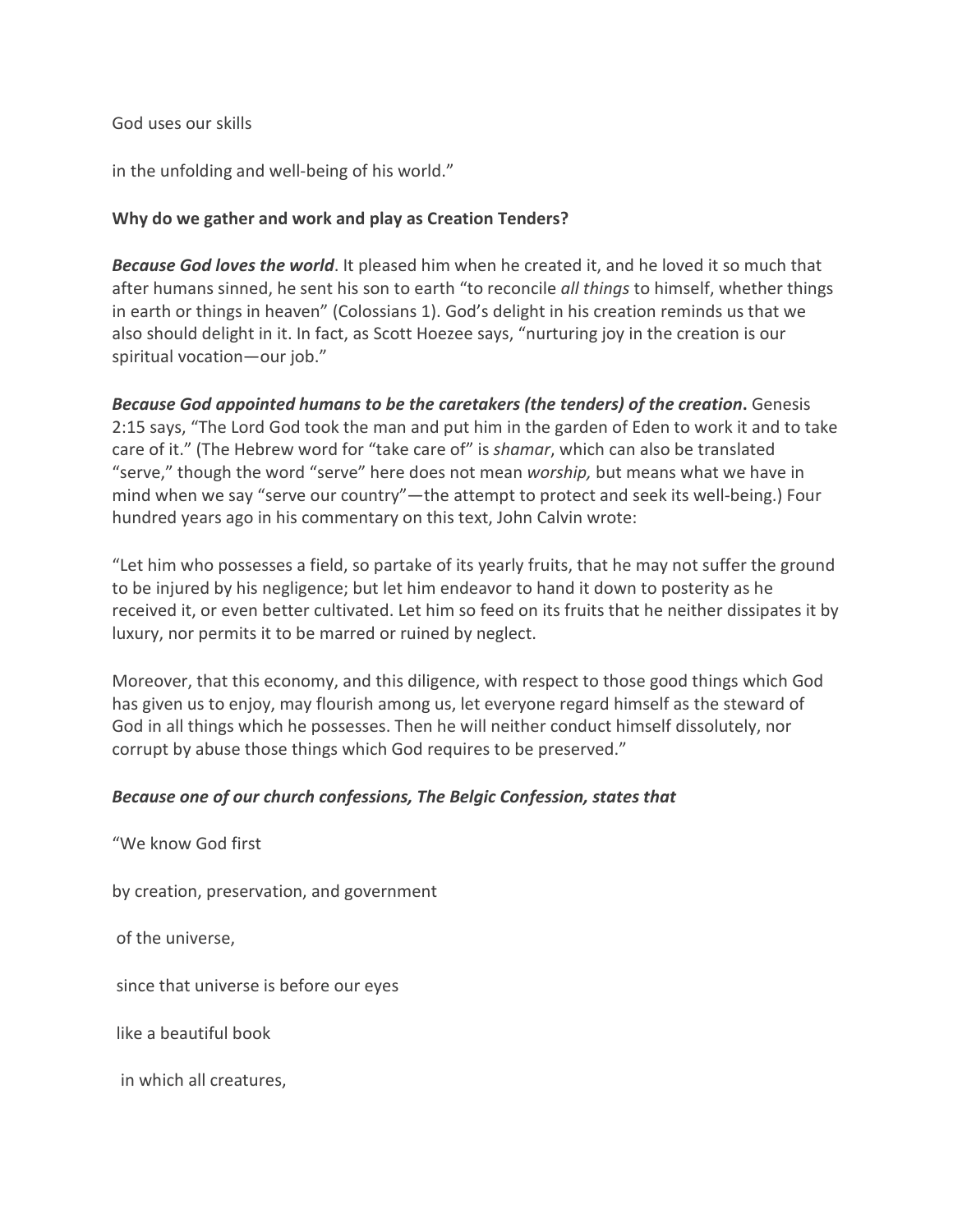great and small,

are as letters

to make us ponder

the invisible things of God…"

*Because St. Paul writes in Romans 8* that "the whole creation has been groaning" because of humanity's fall into sin. Paul says that "creation will be liberated from its bondage to decay," and that the "children of God" will assist in that liberation. Creation Tenders wish to be God's assistants in that liberation.

*Because we believe that the call to tend the creation has become an especially important obligation of the followers of Jesus today.* As population increases, as global temperatures rise, as species decrease, as land and water are threatened by overuse and contamination, as humans—even Christians—exploit and damage the creation out of ignorance or greed, the earth's groans become louder. Covenant Creation Tenders want to do what they can to promote the healthful and careful cultivation of creation, to slow its abuses, to diminish the use of fossil fuels, and to foster in themselves and others' joy and wonder in the creation.

That's the statement.

If you are a Christian, you simply can't deny that you are called to be a caretaker of the Earth, this bountiful garden where God placed us with the command that we tend it, care for it. Yes, he also said, "rule over" and "subdue" it, but this means, as Calvin says, that we leave it better cultivated than it was when we arrived here.

We have, in some important ways, failed to obey this creation mandate, sometimes out of ignorance, sometimes out of neglect, often out of greed. As far as climate change is concerned, our greatest failure was, for a long time, one of ignorance. Prior to the Industrial Revolution, Earth's atmosphere had just 280 parts carbon dioxide per million, just the right amount of carbon dioxide to make Earth a lovely place for all kinds of life. In contrast, Mars, with no carbon dioxide, and Venus, with an atmosphere that is 97% carbon dioxide, are both uninhabitable. But as our use of fossil fuels increased, the average temperatures did also, and lots of things in our environment started going bad. Today, there are 420 parts carbon dioxide per million, and the health of the planet is getting steadily worse[.1](https://inallthings.org/christians-and-climate-change/#fn1-22542) Other gasses also contribute to our warming climate, but carbon dioxide is the major villain.

When we discovered fossil fuels, we truly believed they were a most wonderful gift of God. They were accessible, inexpensive, and they powered our growing industrial economy. They warmed our homes. But they also warmed our planet, and we know now that continued extravagant use of fossil fuels will destroy our planet. Having read these statements from early